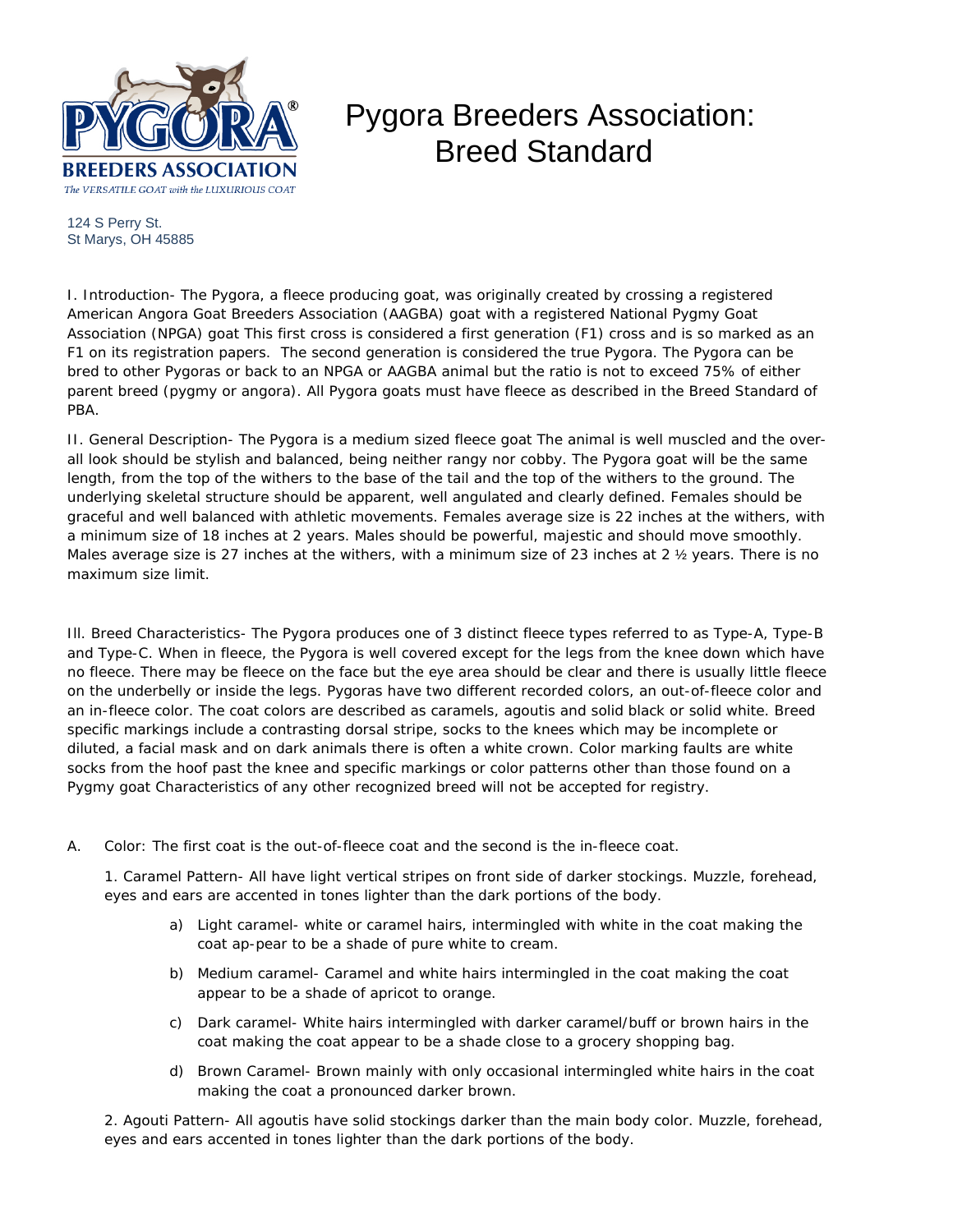- a) Light Grey Agouti- Black and white hairs intermingled with slightly more white hairs to give a light grey color making the coat appear to be silver/pewter in shade.
- b) Medium Grey Agouti- Black and white hairs intermingled in equal amounts giving the coat a blacker appearance close to an equal amount of salt and pepper.
- c) Dark Grey Agouti- Darker grey appearance fewer white hairs, but still a salt and pepper appearance that is pronounced.
- d) Black Agouti- Black mainly with only occasional intermingled white hairs.
- e) Light Brown Agouti- Light/Silver grey hairs intermingled with white with brownish tips on main body hairs, making the coat a burnt silver/pewter shade.
- f) Medium Brown Agouti- Brown and white hairs intermingled in equal amounts giving the coat a browner salt and pepper appearance.
- g) Dark Brown Agouti- Brown hairs intermingled with fewer white hairs. but still a salt and pepper appearance that is a pronounced darker brown.
- h) Brown Agouti- Brown mainly with only occasional intermingled white hairs.
- 3. Black Pattern- All blacks have solid black stockings

a) Black- Solid black except for muzzle, forehead, eyes and ears accented in tones lighter than the dark portion of the body.

- b) Solid Black- All black with no white seen anywhere.
- 4. White Pattern- All white have no other color anywhere.
- B. Fleece: The second coat is the fleece coat. There are three different fleece types.

1. Type-A: a long fiber averaging 6+ inches in length. It drapes in long lustrous ringlets. It may be a single coat. but a silky guard hair is usually present. The fiber is very fine mohair-like, usually less than 28 microns. The handle should be silky, smooth and cool to the touch.

2. Type-B: a blend of fibers with characteristics of both mohair type and cashmere type fleece. It's usually curly and should average 3 to 6 inches in length. There is an obvious guard hair. A second silky guard hair is also usually present. Fiber should have luster, with a soft and airy handle, and should test, on average, below 24 microns. The fleece color is usually lighter than the guard hair color.

3. Type-C: a very fine fiber, usually below 18.5 microns, and can be acceptable as commercial cashmere. It must be at least 1 inch long, and is usually between 1 to 3 inches. It has a matte finish and a warm, creamy handle. It must show crimp. There is good separation between a coarse guard hair and fleece. The fleece color is usually lighter than the guard hair color.

C. Head: Medium Size with a dished profile preferred. The eyes should be set apart, the irises pigmented any color and not protruding. The ears are medium long, either slightly drooping or erect, resembling the Pygmy or Angora ear set. The nose should be wide and flat. The bite should be even. The side view of the jaw is almost straight and slightly rounded. Pygoras are genetically horned but disbudding is acceptable.

D. Neck: Long and graceful, well-muscled and flexible on does. Medium thick and arching on mature bucks.

E. Shoulder. Closely attached to the withers.

F. Back: Sloping slightly down from the withers. Withers should be sharp, obvious and slightly higher than the